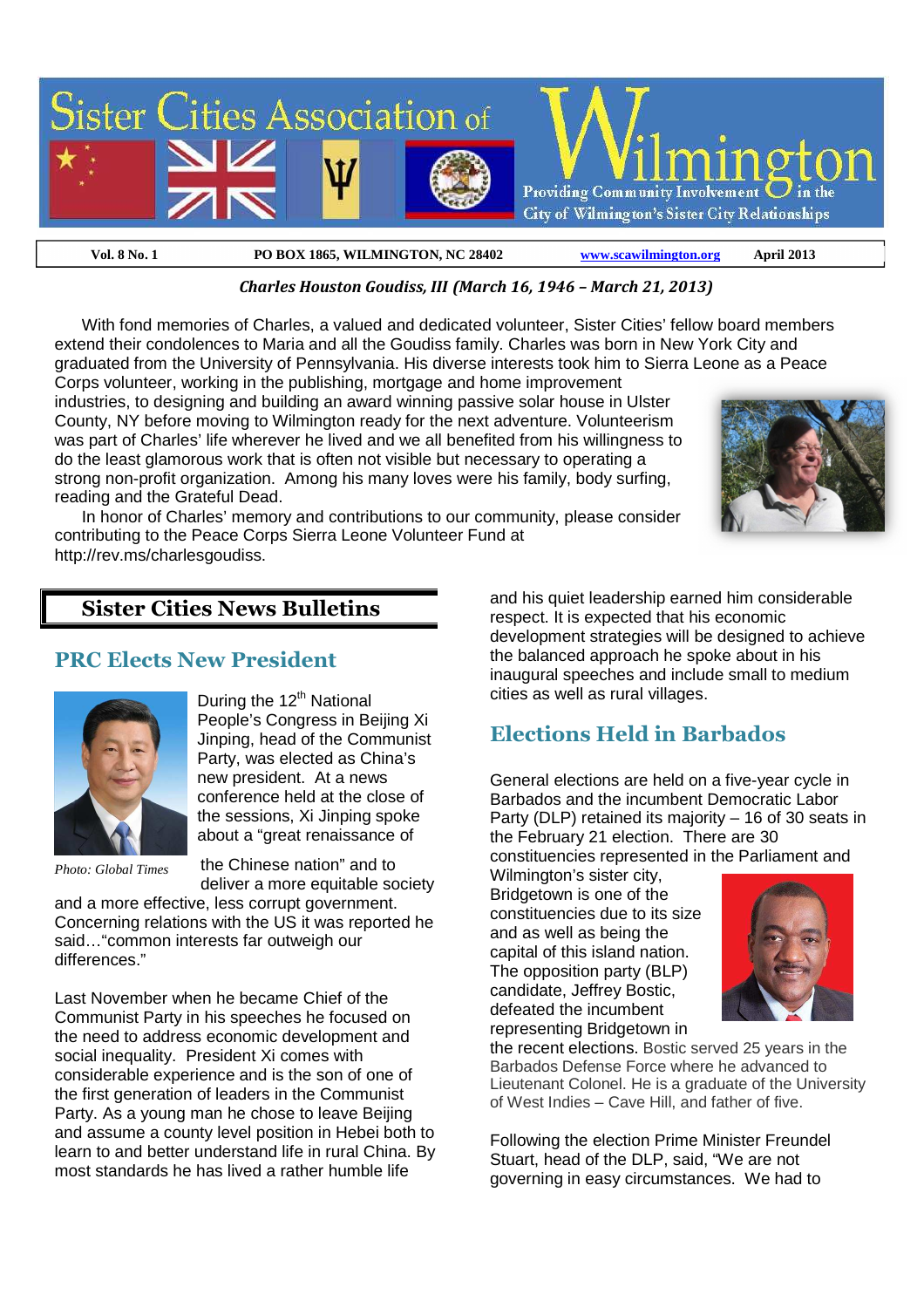govern in the context of the worst crisis the world had seen in over 100 years." Like most administrations challenges remain as the global economic recovery continues at a slow pace keeping demand for goods and services relatively modest.

## **Time for that Holiday in England?**

**Colin Jeynes DIPA(Doncaster)** If ever there was a good time to get the diary out and think about that trip to the UK which has always been in the back of your mind, this is the year! The British autumn can be beautiful too, you know, and there's all that history; it's such a small place compared to the US – you can see such a lot in a fortnight or so. So - timing? The important period to aim for is the third week in September – that's when we're planning to run this year's Sister City Symposium. Three and a bit days of interesting stuff as the centrepiece of visiting what has been described as the best island in the world for a holiday! Come early and stay on a while, and you could have the most memorable couple of weeks of your life! It's not as if you'd be among strangers – the town of Doncaster (famously known as a friendly place) has special warm feelings for people from Wilmington NC and is looking forward to welcoming some of you there on 16 September 2013.

Let me rehearse for you the details. Our Symposium starts on 16 September with an evening reception at our historic Mansion House – built in the 1740's; it took a while to get it finished – there was a bit of a fright with Bonnie Prince Charlie marching south from Scotland, and they had to break off the work to go and deal with him! It's not everybody who gets the chance to swan around a building like that, looking at the Adam fireplaces, the Chippendale furniture, the Peace Window, the glorious décor and all those fantastic portraits; but as a delegate to the Symposium you'll get to see it all.

The next morning (17 September), after a Full English breakfast at your hotel, you can wander along to the town's newest civic building, CAST, the new performance venue which is opening this year and you will be among the first to see its stunning interior. Part of the Civic & Cultural Quarter which is nearing completion, CAST stands in a field of fountains in Sir Nigel Gresley Square next to the equally new Civic Offices; incidentally, Gresley is the designer of the world's fastest steam engine (still) which was built in Doncaster. The day's

content is a series of plenary sessions with topdrawer speakers.

Rob Wilmot is the man who founded Freeserve and then came back to "put something back in" to his home town as, first, Chairman of 3D, a company set up at arm's length from the Council and charged with driving the town's economic regeneration; then he was asked to take the chair of Doncaster's College Board; now he's on the Board of the nation's Government Procurement Service, but still a major figure in Doncaster life. Nigel Brewster is Vice Chairman of the Sheffield City Region Local Enterprise Partnership (of which Doncaster is an important part) and a former President of Doncaster Chamber of Commerce & Enterprise; he is also the President of the Joint Yorkshire Chambers of Commerce and as such sits at the very centre of commercial & industrial affairs in our sub-region.

Doncaster is lucky to have among its three Members of Parliament, two who are members of the Shadow Cabinet, the official opposition to the Government. Ed Miliband is the Labour Party's Leader and therefore The Leader of Her Majesty's Opposition (the Brits are great at titles, aren't they!). And here's another one; Rosie Winterton is the Member for central Doncaster and she's the Opposition Chief Whip – sets the brain racing doesn't it! One or the other of those is hoped to be the third of our speakers, and able to give both a local and a national perspective to international relationships between towns.

The second full day of the symposium (Wednesday 18 September) is a day of workshops. We have extended invites to the four civic administrations with which we are twinned (Dandong, Gliwice, Herten and Wilmington) for their representatives to join in a debate which will highlight the differing ways in which they have tackled the economic regeneration of their towns and especially the input which innovation has made to that work. In the other stream of workshops delegates will be looking at education in an increasingly international world; speakers are invited from each of our sister cities to make their inputs on this theme and we hope that the exchange of ideas and practices will feed into the expansion of contacts among our schools. The workshops will be held at The Hub, the gleaming town centre headquarters of Doncaster's College; and later that evening the Symposium dinner will he held there too, served by the College School of Catering, a top training establishment for British chefs and catering staff of the future.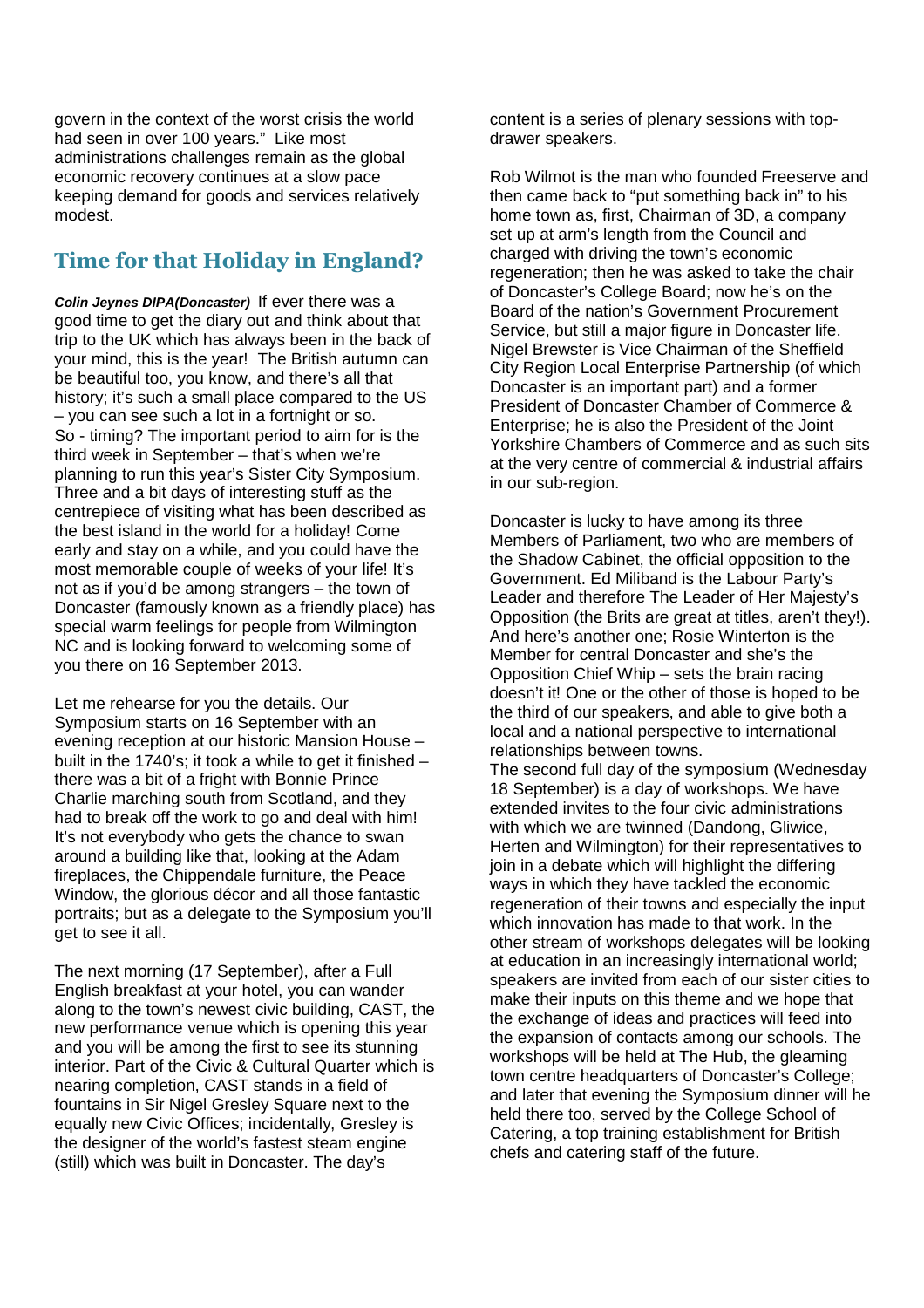The final day is for visiting schools and industry to taste the educational and industrial environment of Doncaster, and put flesh on the matters discussed throughout the Symposium. So an exciting few days, but how to sign up? During April we will be launching the website which will give all the details of the Symposium and will allow you to book online your attendance at the whole event (or even parts of it if all is more than you can take!). So watch this space – I will be sending all the necessary info (what's on, how to get here, where to stay etc.) through the Sister City Association pretty soon! But mark off the space in your diary – 16 through 20 September – and start exploring how much extra time around then you might give to exploring the greatest small island in the world! So see you there? Looking forward to saying hello to you!

### **Queen Elizabeth II Signs 2013 Commonwealth Charter**

Her Majesty Queen Elizabeth II recovering from a brief illness was unable to participate in the inter-faith service at Westminster Abbey



on March 11. The Guardian reported that she did briefly attend the evening ceremonies where she signed the 2013 Commonwealth Charter praising the shared values of "peace, democracy, development, justice and human rights." This marked a historical occasion since it is the first charter where the heads of all 54 governments have agreed to a set of core values that will serve to both guide and inspire future initiatives.

The annual celebration of the Commonwealth of Nations is held the second Monday with the exception of the Bahamas and Belize which celebrate the occasion in May. In our sister city, **San Pedro**, it will be celebrated on May 27 in 2013, a day in which banks, schools and public offices will be closed. Prior to 1958 it was known as Empire Day, a holiday which began in 1898 in Ontario [Canada] and was inspired by the sovereign's birthday. It was not officially recognized in the United Kingdom until 1904 at which time it extended throughout the countries of the Commonwealth. Each year has a theme and in 2013 it is "Opportunity through Enterprise," which is defined as seeking enterprise solutions to global challenges.

In **Barbados**, the Royal Commonwealth Society chairperson, Sandra Seale, spoke at the festivities held at the British High Commissioner's home in honor of the occasion on March 11. The following is an excerpt from her speech as it appeared in [The Barbados Advocate]… "The theme is of course on point, as one would expect, for in the turbulent economic climate being faced here in Barbados, indeed across the globe, it behooves each one of use to share our experiences – good and bad – with young people in order to guide them in the right direction, to mentor those persons who seek our help and to instill a sense of the infinite possibilities that can arise as a result of 'Opportunity through Enterprise.'"

Seale announced that Barbados would be observing the celebration for 2013 at their Annual Multi-Faith Observance Service planned for Sunday March  $17<sup>th</sup>$  which would be at the St. Michael's Cathedral. Also announced was another program, Commonwealth Conversations, following the same theme as Commonwealth Day; the latter event was organized by the British High Commission in conjunction with the University of the West Indies (U.W.I.), Cave Hill Campus and would be held at the University on March 26<sup>th</sup>.

This year the Royal Commonwealth Society has partnered with the Cambridge University Press in holding its annual literary competition for young authors as part of the celebration. The contest is open to students who reside in one of the 54 Commonwealth nations and has two age categories – juniors (under 14 years of age) and seniors (14-18 years of age). The closing date for submissions is May 1, 2013 and prizes will be awarded in both age categories, which include resources for your school, a trip to London, publication of your submission. Entries are accepted in the following forms: poem, letter, article, essay, short play. The maximum number of words for juniors is 750 and 1500 for seniors. The application can be obtained on the official website for the **Royal Commonwealth Society** – **www.ecrcs.org.**

## **In Other News**

### **Local Resident Teaches English in Eastern Europe**

**My Box of Chocolates** by Caline Hou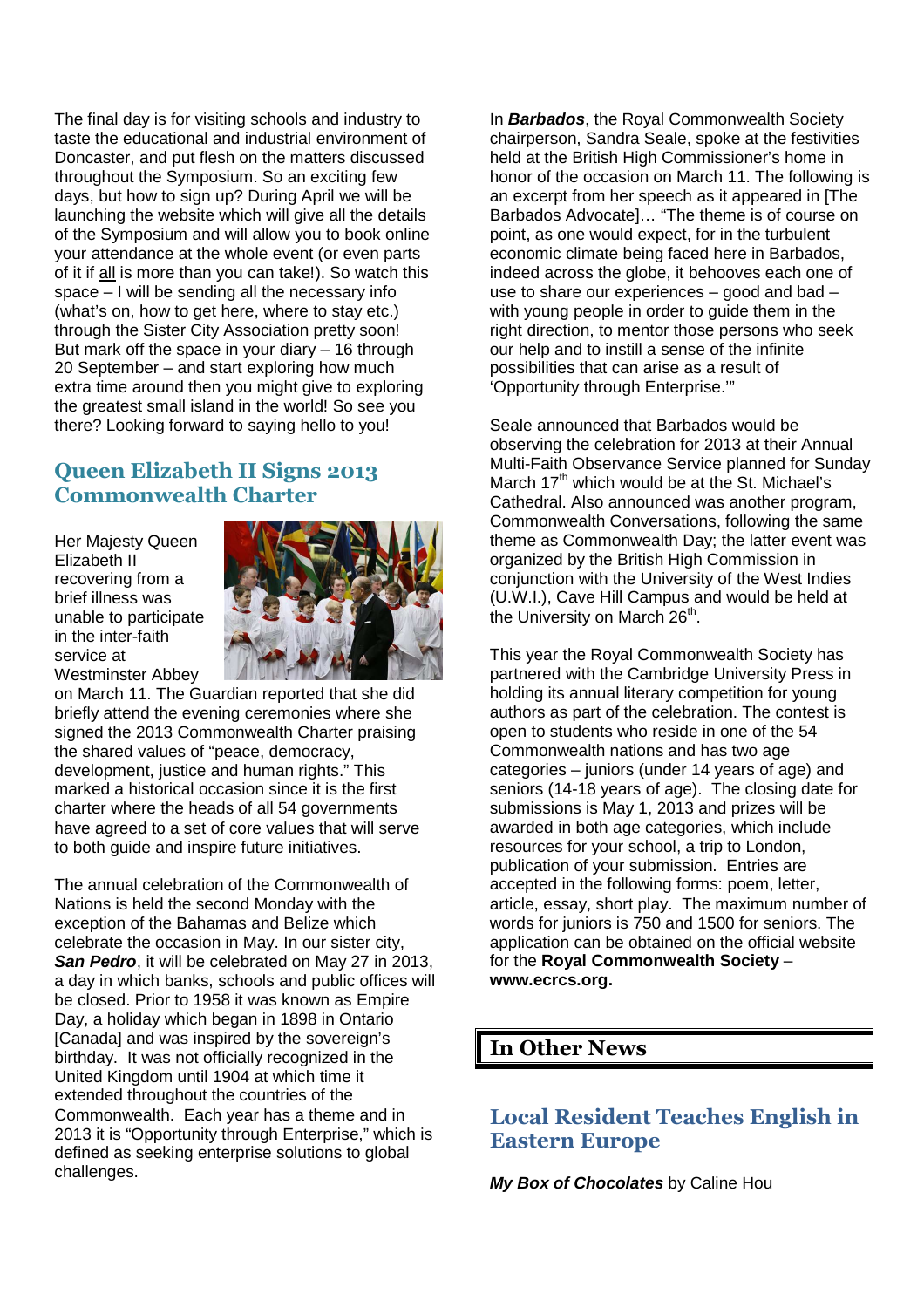Forrest Gump's mother said, "Life is like a box of chocolates. You never know what you're gonna get." This is not the motto that characterized the first twenty-one years of my life. I'm the girl with the color-coded agenda and a plan for everything. From the moment I accepted an offer to come to Poland, I was terrified. It would be the first time I embarked on an adventure with no agenda, no plan, and little knowledge of what to expect. All I knew when I hopped on the plane was that I would be teaching English. Looking back on my past several months in Poland, I realize that Mrs. Gump was right. I truly do not know the play by play of what life has in store for me, but it is those unexpected, unplanned moments that have taught me my most valuable life lessons.

The first lesson I've learned about diving into the unexpected is that everything will work itself out in the end. With a bit of luck, and the kindness of strangers, even the most difficult situations resolve themselves. The most daunting part of my trip to Poland was getting from the airport in Warsaw to my temporary hometown of Toruń. Armed with a how-to guide from my Polish friends, I didn't think that it would be too difficult to find my way from the airport to the train station and, finally, to Toruń. I quickly discovered that the task would be more difficult than anticipated. For starters, my how-to guide gave me the name of the bus stops in English whereas the stops on the bus were written in Polish. It was like trying to decipher hieroglyphics. Luckily, the person next to me on the bus helped me find my way to the train station. After making it onto the train, I thought the rest of my trip would be smooth sailing. Unfortunately, soon after I got on the train, I realized that there was nothing on the train indicating which stops were next. I panicked. As luck would have it, I was sitting next to a group of kind women who were able to help me even though they didn't speak English. They looked at my train ticket, figured out which stop was mine, and pointed at the door when we got to Toruń. Without the generous help of the man on the bus and the women on the train, I'm not sure if I would have reached my destination but, thankfully, I ended up where I needed to be.

The second lesson I've learned from my sparsely planned trip is that unexpected situations can lead to the best souvenir – unforgettable friendships. I could never have imagined that being in Poland would have given me the opportunity to become friends with not only Polish citizens but interns from the Philippines, Russia, Brazil, and many other countries. My first several weeks here, I fell into a

routine of teaching during the weekdays and going to dinner with my Polish friends on the weekends. During my fifth week here, a connection I had made through a friend approached me with an emergency. She was in charge of a project where interns shared their culture with students in high schools and elementary schools in the area. Unfortunately, one of her interns had to leave the project and she was in need of someone to fill the empty spot immediately. Even though I was not sure what the project required of me, I agreed to fill the empty position. It was through this spur-of-themoment decision to join this project that I was able to spend the next three weeks with interns from all over the world and meet Polish families from the community. Even though this project is now over and the interns are back in their home countries, we remain close friends, bonded from our too-short experience.



Had I been asked three months ago what I anticipated to be the scariest part of my trip to Poland, I would have said the uncertainty of my plans. Now, I realize that not having a plan for every second of my life and not knowing what life has in store for me is the best part of

my trip. Although life's unexpectedness may seem daunting at times, I have come to realize that embracing the unpredictable has led me to some of the most enriching experiences of my trip. While I'm not quite ready to throw away my planner yet, I have learned that letting go of the reins of my life can lead to unexpected, wonderful opportunities that I will always cherish and think fondly of. Photo credit: Caline Hou "Spring on Szeoka St. in Old Town Toru*ń*, Poland"

#### **SCAW Elects Officers and Directors at its Annual Meeting**

During the SCAW Annual Meeting three new members were elected to serve on the board of directors. Qian (Chad) Fan, a native of China, is employed as an engineer with GE-Hitachi Nuclear in Wilmington. He currently serves as board president of the Wilmington Chinese American Cultural Association and is a member of the Steering Council of the GE-Hitachi Asian Pacific American Forum. Qian will fill the unexpired term